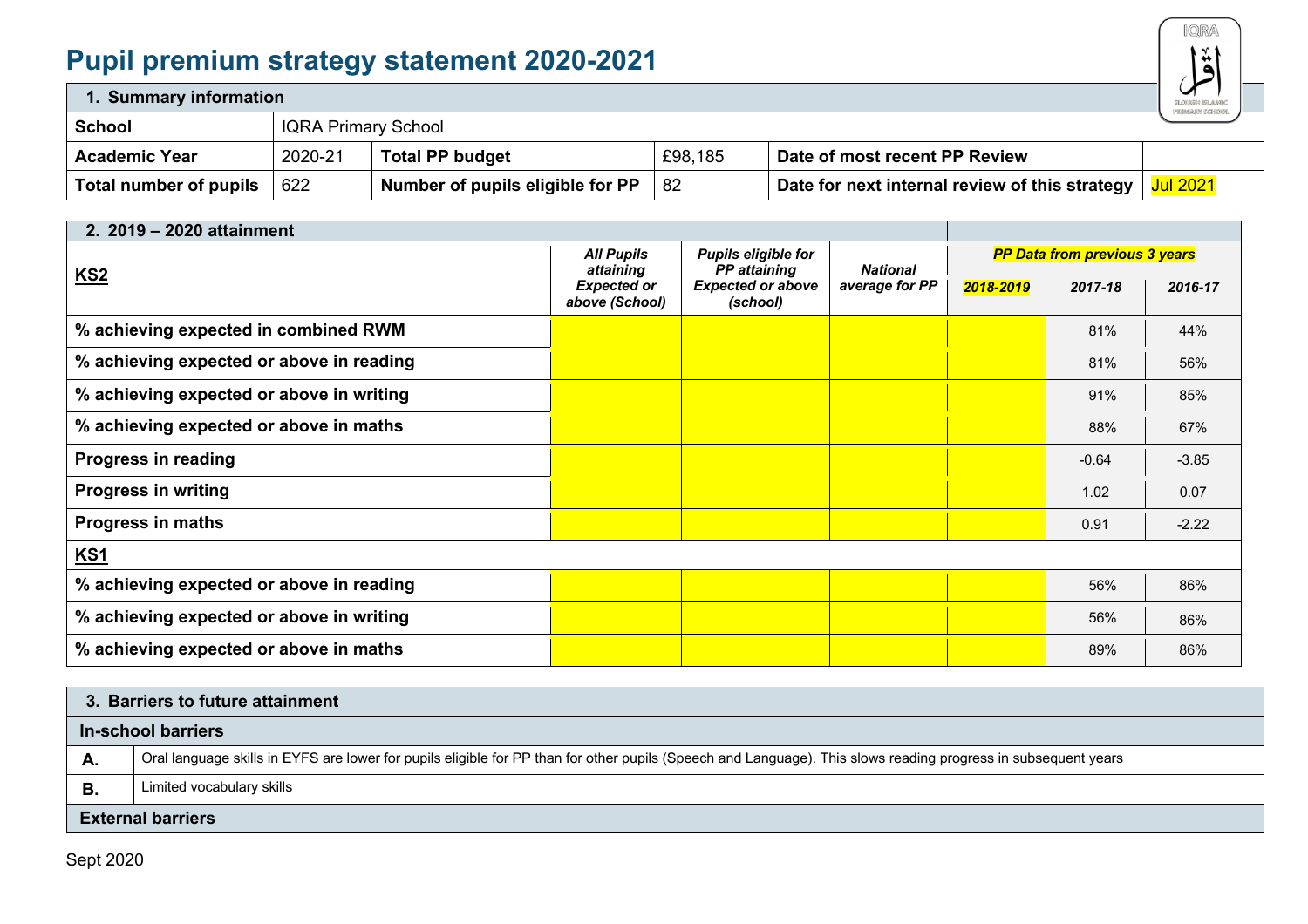|    | 4. Outcomes                                                                                                   |                                                                                                                                                                                                                  |
|----|---------------------------------------------------------------------------------------------------------------|------------------------------------------------------------------------------------------------------------------------------------------------------------------------------------------------------------------|
|    | Desired outcomes and how they will be measured                                                                | Success criteria                                                                                                                                                                                                 |
| A. | Improve oral language skills for pupils eligible for PP in EYFS                                               | Pupils eligible for PP in EYFS make rapid progress by the end of the year so that all pupils<br>eligible for PP meet age related expectations.                                                                   |
|    | Children speak with good prosody in accurate and effective sentences.                                         | Teacher assessment of reading termly.                                                                                                                                                                            |
| В. | Increased opportunity and developed vocabulary in pupils across the curriculum                                | Pupil Premium pupils given opportunity to develop and learn new, transferable vocabulary<br>through curriculum.                                                                                                  |
|    | Children know, understand and use a wide range of words across the curriculum.                                | Children keep up with demands of the curriculum in terms of vocabulary as shown in pre<br>and post assessments and regular topic quizzes across all subjects, with vocabulary from<br>previous units tested too. |
| C. | Every child in the school to have daily access to technology to support their personal<br>learning targets.   | All children having daily access to IT equipment and to the internet<br>School equipment is available and reliable for all year groups                                                                           |
|    | All teachers and admin staff to have access to technology to support effective delivery of<br>Remote Learning | All class teachers and admin staff have access to reliable technology to deliver the<br>demands of the curriculum remotely (during lockdown)                                                                     |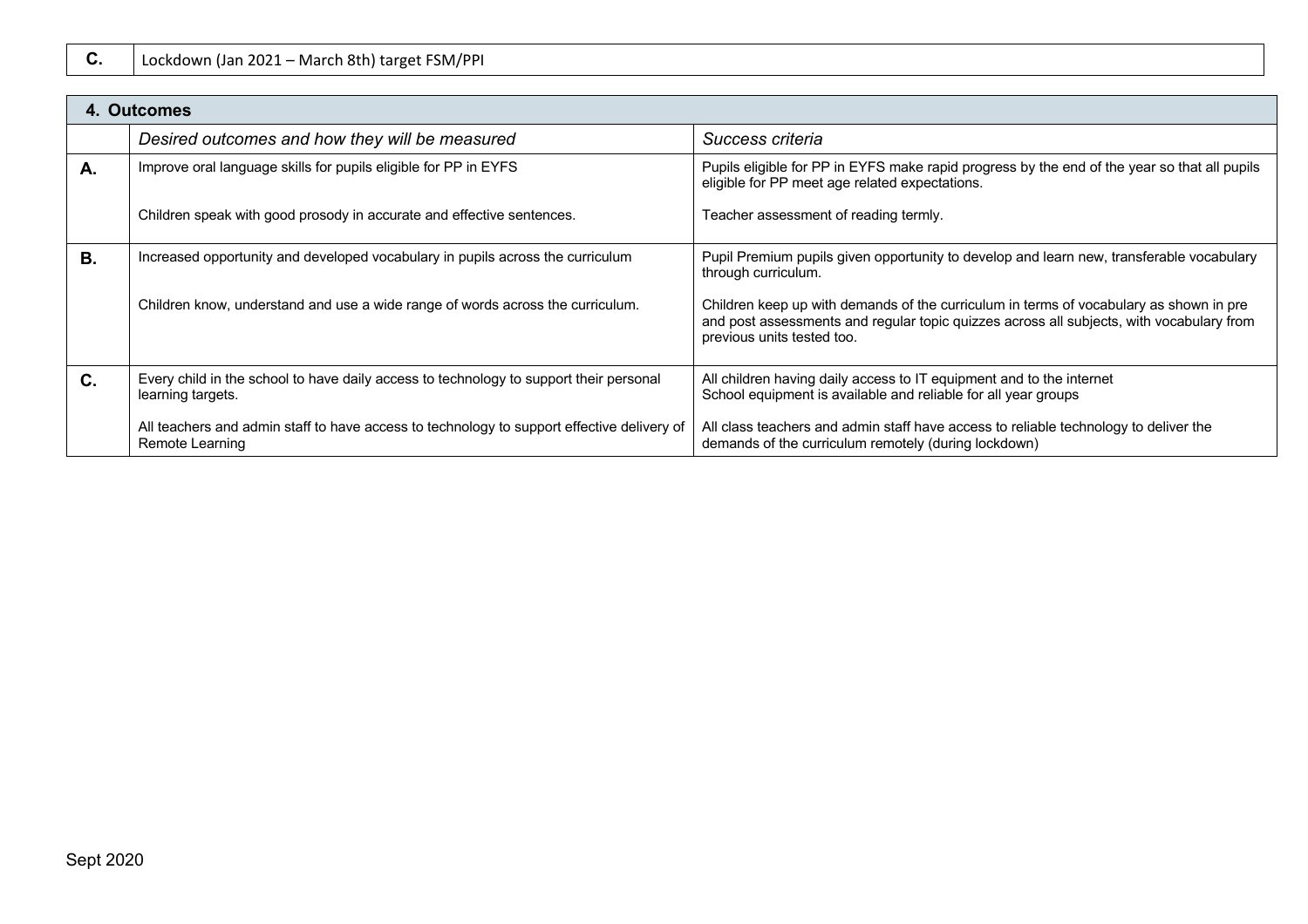| 5. Planned expenditure                                                                                                                                                                                                                                                                                  |                                                                                                                                      |  |                                                                                                                                                                                                                                                                                                                                                                                                                                                                                                                                                                                                                           |                                                                                                                                                                                                                                                                  |                           |                                            |  |  |
|---------------------------------------------------------------------------------------------------------------------------------------------------------------------------------------------------------------------------------------------------------------------------------------------------------|--------------------------------------------------------------------------------------------------------------------------------------|--|---------------------------------------------------------------------------------------------------------------------------------------------------------------------------------------------------------------------------------------------------------------------------------------------------------------------------------------------------------------------------------------------------------------------------------------------------------------------------------------------------------------------------------------------------------------------------------------------------------------------------|------------------------------------------------------------------------------------------------------------------------------------------------------------------------------------------------------------------------------------------------------------------|---------------------------|--------------------------------------------|--|--|
| Academic year                                                                                                                                                                                                                                                                                           | 2020-2021                                                                                                                            |  |                                                                                                                                                                                                                                                                                                                                                                                                                                                                                                                                                                                                                           |                                                                                                                                                                                                                                                                  |                           |                                            |  |  |
| i. Quality of teaching for all                                                                                                                                                                                                                                                                          |                                                                                                                                      |  |                                                                                                                                                                                                                                                                                                                                                                                                                                                                                                                                                                                                                           |                                                                                                                                                                                                                                                                  |                           |                                            |  |  |
| <b>Desired outcome</b>                                                                                                                                                                                                                                                                                  | Chosen action /<br>approach                                                                                                          |  | What is the evidence and rationale<br>for this choice?                                                                                                                                                                                                                                                                                                                                                                                                                                                                                                                                                                    | How will you ensure it is<br>implemented well?                                                                                                                                                                                                                   | <b>Staff lead</b>         | When will you<br>review<br>implementation? |  |  |
| A. Improve oral language<br>skills for pupils eligible for PP<br>in Reception class.<br>B. Increased opportunity and<br>developed vocabulary in<br>pupils across the curriculum                                                                                                                         | CPD 16% and<br>Consultancy 16%                                                                                                       |  | Pupils need to gain confidence with key<br>concepts and strategies, and closing the gap<br>at an accelerated pace is vital so that pupils<br>feel equipped with new vocabulary and<br>transferable skills.<br>Through quality first teaching, sharing good<br>practice and monitoring and evaluation, the<br>curriculum changes can be embedded to ensure<br>effectiveness for all children, including PP.                                                                                                                                                                                                                | External consultancy<br>Use INSET days to deliver training.<br>Observations/work scrutiny<br>Pupil Progress meeting with Phase<br>Leaders (4 milestones: Sept, Dec,<br>March, July)<br>SLT and governors to be made aware<br>of impact of pupil premium progress | Head                      | Jan 2021                                   |  |  |
| A. Improve oral language<br>skills for pupils eligible for PP<br>in Reception class.<br>B. Increased opportunity and<br>developed vocabulary in<br>pupils across the curriculum<br>C. Every child in the school<br>to have daily access to<br>technology to support their<br>personal learning targets. | Enrichment<br>Opportunities:<br>-Library $-16%$<br>-School Trips (FSM<br>children FOC)<br>- Educational supplies<br>and services 16% |  | Enrichment is key in order to enhance the<br>curriculum, deepen understanding and give<br>children opportunities for new cultural, social,<br>educational and challenging experiences.<br>Teachers to plan for external and internal<br>opportunities for pupils to increase progress in<br>curriculum for all children. PP children will be<br>given opportunity to participate in workshops<br>where pupils can develop a love for reading as<br>well as extend vocabulary and oral language<br>skills. As a result, enrichment opportunities will<br>engage all children and influence their<br>ambitions/aspirations. | Monitoring and Evaluation (planned<br>overview of themed days)<br>Analysis and Impact of workshop and<br>clubs (pupil voice/data)<br>Junior leader meetings                                                                                                      | Phase<br>Leaders<br>(SLT) | Half-termly<br>Oct 2020                    |  |  |
| <b>Total budgeted cost</b>                                                                                                                                                                                                                                                                              |                                                                                                                                      |  |                                                                                                                                                                                                                                                                                                                                                                                                                                                                                                                                                                                                                           |                                                                                                                                                                                                                                                                  |                           | £50,741                                    |  |  |
| ii. Targeted support                                                                                                                                                                                                                                                                                    |                                                                                                                                      |  |                                                                                                                                                                                                                                                                                                                                                                                                                                                                                                                                                                                                                           |                                                                                                                                                                                                                                                                  |                           |                                            |  |  |
| <b>Desired outcome</b>                                                                                                                                                                                                                                                                                  | <b>Chosen action/approach</b>                                                                                                        |  | What is the evidence and<br>rationale for this choice?                                                                                                                                                                                                                                                                                                                                                                                                                                                                                                                                                                    | How will you ensure it is<br>implemented well?                                                                                                                                                                                                                   | <b>Staff</b><br>lead      | When will you<br>review<br>implementation? |  |  |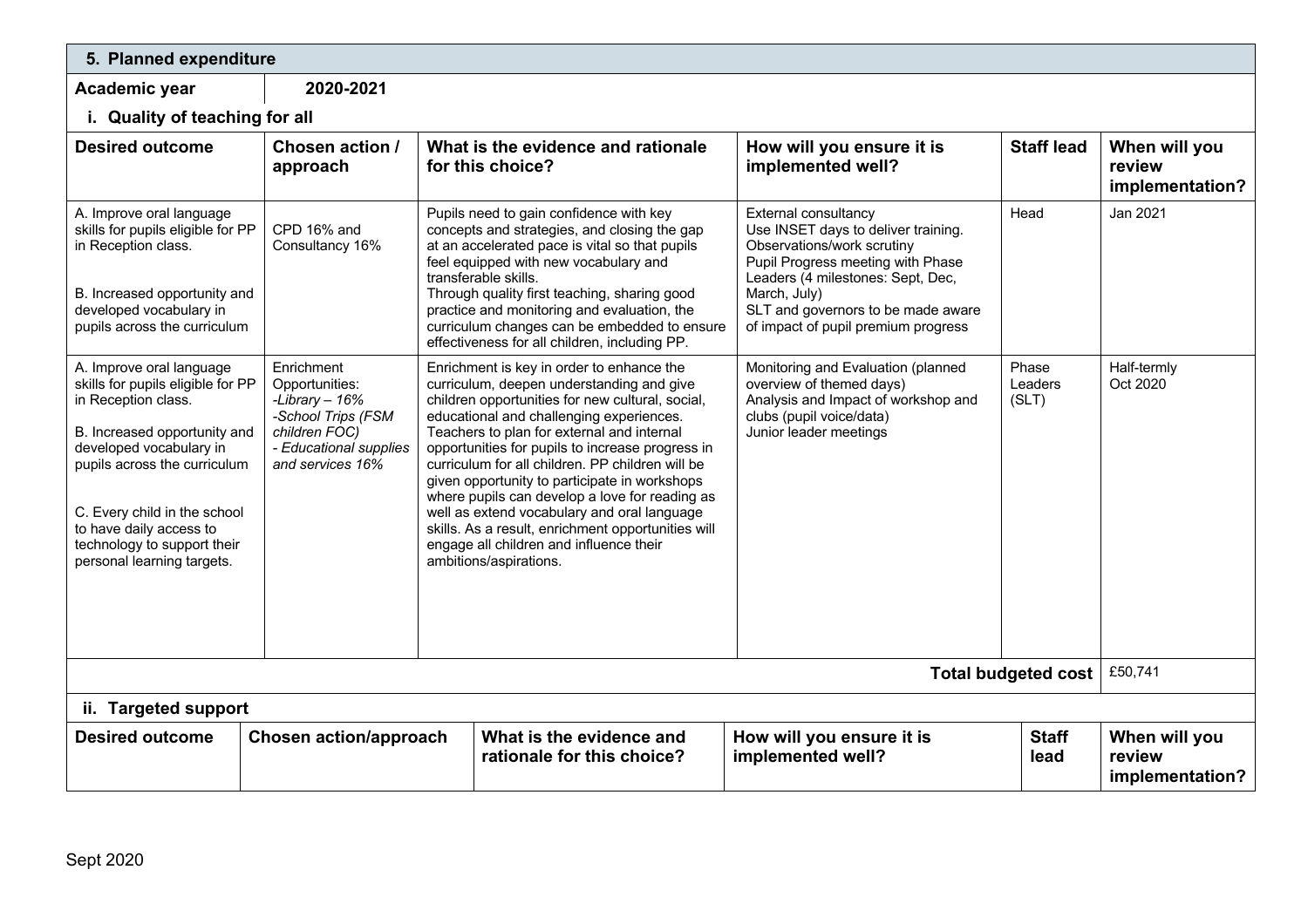| B. Increased opportunity<br>and developed<br>vocabulary in pupils<br>across the curriculum<br>C. Every child in the<br>school to have daily<br>access to technology to<br>support their personal<br>learning targets. | <b>SLT Focused Interventions for</b><br>Quality first teaching x3 - 30%<br>1-to-1 and small group tuition<br>Fill gaps in learning within maths<br>in KS1 and KS2<br>Ensure gaps are<br>$\bullet$<br>identified<br>Children are able to work<br>$\bullet$<br>on personalised targets<br>Targeted group work with<br>$\bullet$<br>children working at below<br>ARE to close gap | Some of the students need targeted<br>support to narrow the gaps. Through<br>quality first teaching that will be<br>provided from senior, more<br>experienced teachers, potential<br>barriers will be identified with good<br>implementation so that targeted<br>pupils can access the curriculum and<br>in turn make rapid progress.<br>Embed the use of My Maths to<br>ensure all children are accessing the<br>program within school and home.<br>Class, year and whole school<br>competitions deployed to promote<br>progress (number of stars)<br>Teachers to review progress/gaps<br>and identify target groups. TA/HLTA<br>to use Doodle Lift Off dedicated<br>catch-up programme to support<br>identified groups that will work on a 6-<br>week 1:1 and group programme<br>Doodle Lift Off £600 per 90 pupils - | Pupil progress meetings where SLT meet<br>with pupil premium tutor/teachers at each<br>milestone (4 milestones: Sept, Dec, March,<br>July) for- discussion regarding individual<br>pupils including those in receipt of PP and<br>how booster sessions could improve<br>outcomes<br>Regular review of groupings and re-shaping<br>of focus as required<br>Data analysis at each milestone to identify<br>pupils whose progress is causing concern<br>and to review successes | <b>SLT</b>                      | Half-termly<br>Oct 2020 |
|-----------------------------------------------------------------------------------------------------------------------------------------------------------------------------------------------------------------------|--------------------------------------------------------------------------------------------------------------------------------------------------------------------------------------------------------------------------------------------------------------------------------------------------------------------------------------------------------------------------------|-------------------------------------------------------------------------------------------------------------------------------------------------------------------------------------------------------------------------------------------------------------------------------------------------------------------------------------------------------------------------------------------------------------------------------------------------------------------------------------------------------------------------------------------------------------------------------------------------------------------------------------------------------------------------------------------------------------------------------------------------------------------------------------------------------------------------|------------------------------------------------------------------------------------------------------------------------------------------------------------------------------------------------------------------------------------------------------------------------------------------------------------------------------------------------------------------------------------------------------------------------------------------------------------------------------|---------------------------------|-------------------------|
| B. Increased opportunity<br>and developed<br>vocabulary in pupils<br>across the curriculum                                                                                                                            | Booster sessions across the<br>school 1.5 hours per week                                                                                                                                                                                                                                                                                                                       | Small group interventions in Reading<br>and Maths with highly qualified and<br>experienced teachers in order to<br>ensure accelerated progress in Years<br>2 and 6, with a focus of end of key<br>stage assessments and age-related<br>expectations.                                                                                                                                                                                                                                                                                                                                                                                                                                                                                                                                                                    | Extra teaching time and preparation time.<br>Impact overseen by Maths and English lead.<br>Discussions with parents, pupils and<br>teachers before interventions regarding<br>concerns/areas for development.<br>Pupil progress meetings                                                                                                                                                                                                                                     | $SLT -$<br>Curriculu<br>m leads | Jan 2021                |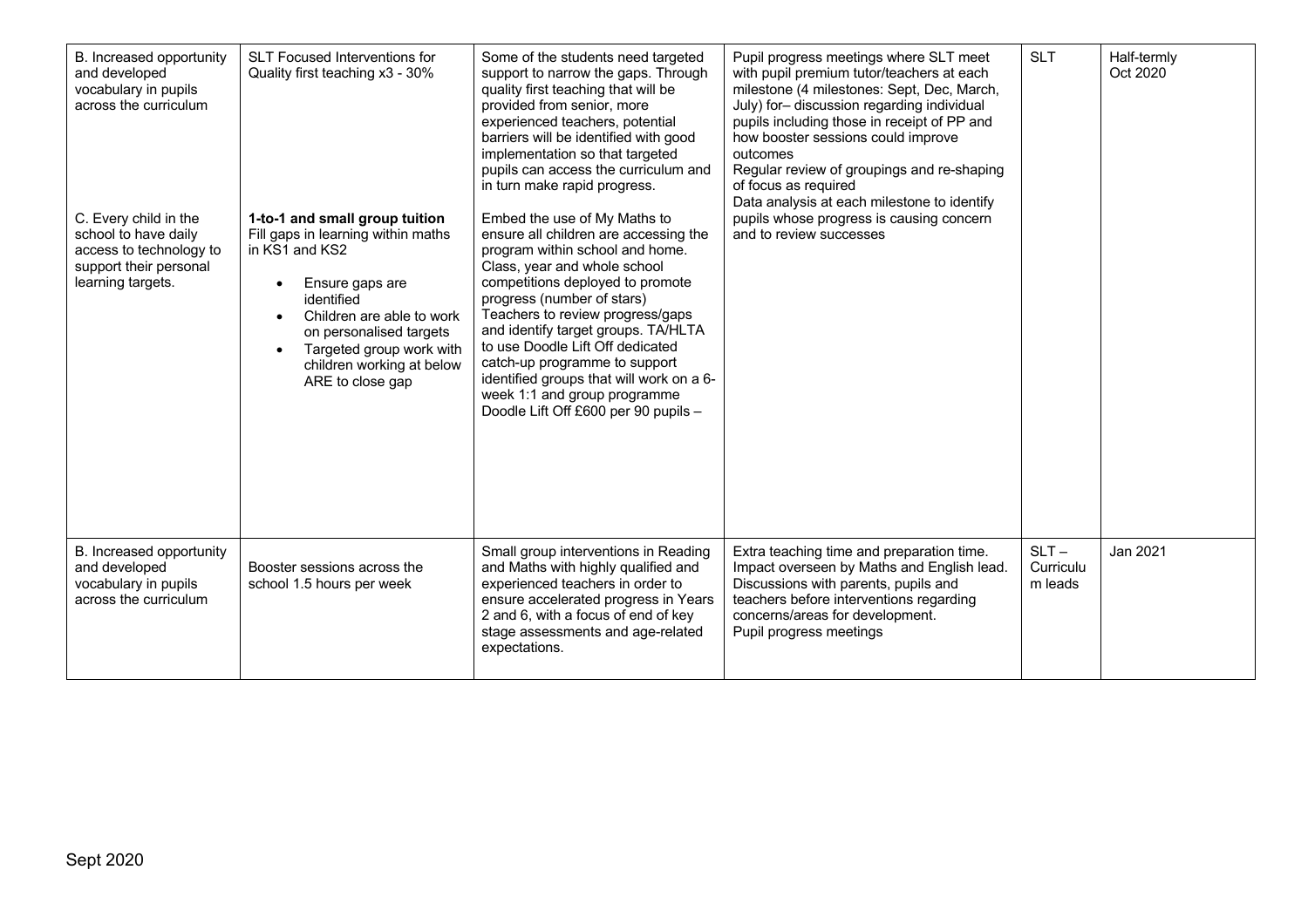| A. Improve oral language<br>skills for pupils eligible<br>for PP in Reception<br>class.<br>B. Increased opportunity<br>and developed<br>vocabulary in pupils<br>across the curriculum<br>C. Every child in the<br>school to have daily<br>access to technology to<br>support their personal<br>learning targets. | Media Technician - 15.45%<br>ICT Educational supplies and<br>services 15.45%                                                                                                               | The media suite will be used to widen<br>pupil's curriculum enjoyment and ICT<br>skills through opportunities in drama,<br>script writing, directing, filming and<br>editing.<br>The media technician will work with<br>selected PP pupils to enhance verbal<br>presentation skills, reading fluency<br>and creativity in writing, ICT and<br>cross curriculum with planned<br>opportunities. Children will be able to<br>improve their spoken language and<br>visual literacy, confidence and<br>cooperation skills, while boosting<br>their self- esteem.                                                                        | Media lead to liaise with class teachers to<br>discuss PP pupil progress<br>Lead to generate case studies on individual<br>pupils, tracking their progress, attainment<br>and social & emotional<br>Media Lead to plan the media project with<br>class teachers and then assess pupils'<br>participation and feed back to class teachers<br>Analysis and Impact of projected (pupil<br>voice/data) | Media<br>Technical<br><b>SLT ICT</b><br>Lead                  | Jan 2021                                   |  |
|------------------------------------------------------------------------------------------------------------------------------------------------------------------------------------------------------------------------------------------------------------------------------------------------------------------|--------------------------------------------------------------------------------------------------------------------------------------------------------------------------------------------|------------------------------------------------------------------------------------------------------------------------------------------------------------------------------------------------------------------------------------------------------------------------------------------------------------------------------------------------------------------------------------------------------------------------------------------------------------------------------------------------------------------------------------------------------------------------------------------------------------------------------------|----------------------------------------------------------------------------------------------------------------------------------------------------------------------------------------------------------------------------------------------------------------------------------------------------------------------------------------------------------------------------------------------------|---------------------------------------------------------------|--------------------------------------------|--|
| £60,452<br><b>Total budgeted cost</b>                                                                                                                                                                                                                                                                            |                                                                                                                                                                                            |                                                                                                                                                                                                                                                                                                                                                                                                                                                                                                                                                                                                                                    |                                                                                                                                                                                                                                                                                                                                                                                                    |                                                               |                                            |  |
| iii. Other approaches                                                                                                                                                                                                                                                                                            |                                                                                                                                                                                            |                                                                                                                                                                                                                                                                                                                                                                                                                                                                                                                                                                                                                                    |                                                                                                                                                                                                                                                                                                                                                                                                    |                                                               |                                            |  |
| <b>Desired outcome</b>                                                                                                                                                                                                                                                                                           | <b>Chosen action/approach</b>                                                                                                                                                              | What is the evidence and<br>rationale for this choice?                                                                                                                                                                                                                                                                                                                                                                                                                                                                                                                                                                             | How will you ensure it is<br>implemented well?                                                                                                                                                                                                                                                                                                                                                     | <b>Staff</b><br>lead                                          | When will you<br>review<br>implementation? |  |
| B. Increased opportunity<br>and developed<br>vocabulary in pupils<br>across the curriculum                                                                                                                                                                                                                       | Learning and Emotional Support<br>Hub<br>Senior Learning Mentor - 15.45%<br>Fit for Sport $-15.45%$<br>SEBDOS - 1:1 support for pupils<br>EP observations in class of<br>vulnerable pupils | A designated senior learning mentor<br>and external sports agency will work<br>closely with teachers to identify and<br>support of those pupils who have<br>emotional, behavioural and social<br>barriers to learning. Through specific<br>individualised learning programs such<br>as: PE provisions, Writing and Maths,<br>Sp&L, S&E groups and Attention for<br>Listening programs for small groups,<br>children will be able to overcome their<br>barriers to learning. The role will also<br>include implementing individualised<br>action plans through working with<br>parents, external agencies and<br>secondary schools. | Pupil Progress meetings (4 milestones: Sept,<br>Dec, March, July)<br>Clear protocols in place to ensure pupils are<br>referred for correct external support<br>Regular opportunities for external agencies<br>to feedback to relevant staff and parent<br>Liaise with class teachers so that they are<br>aware of any social and emotional issues if<br>appropriate                                | Senior<br>Learning<br>Mentor<br><b>SLT</b><br>(Behavio<br>ur) | Termly<br>Jan 2021                         |  |
| £12,548<br>Total budgeted cost                                                                                                                                                                                                                                                                                   |                                                                                                                                                                                            |                                                                                                                                                                                                                                                                                                                                                                                                                                                                                                                                                                                                                                    |                                                                                                                                                                                                                                                                                                                                                                                                    |                                                               |                                            |  |

## **6. Review of expenditure**